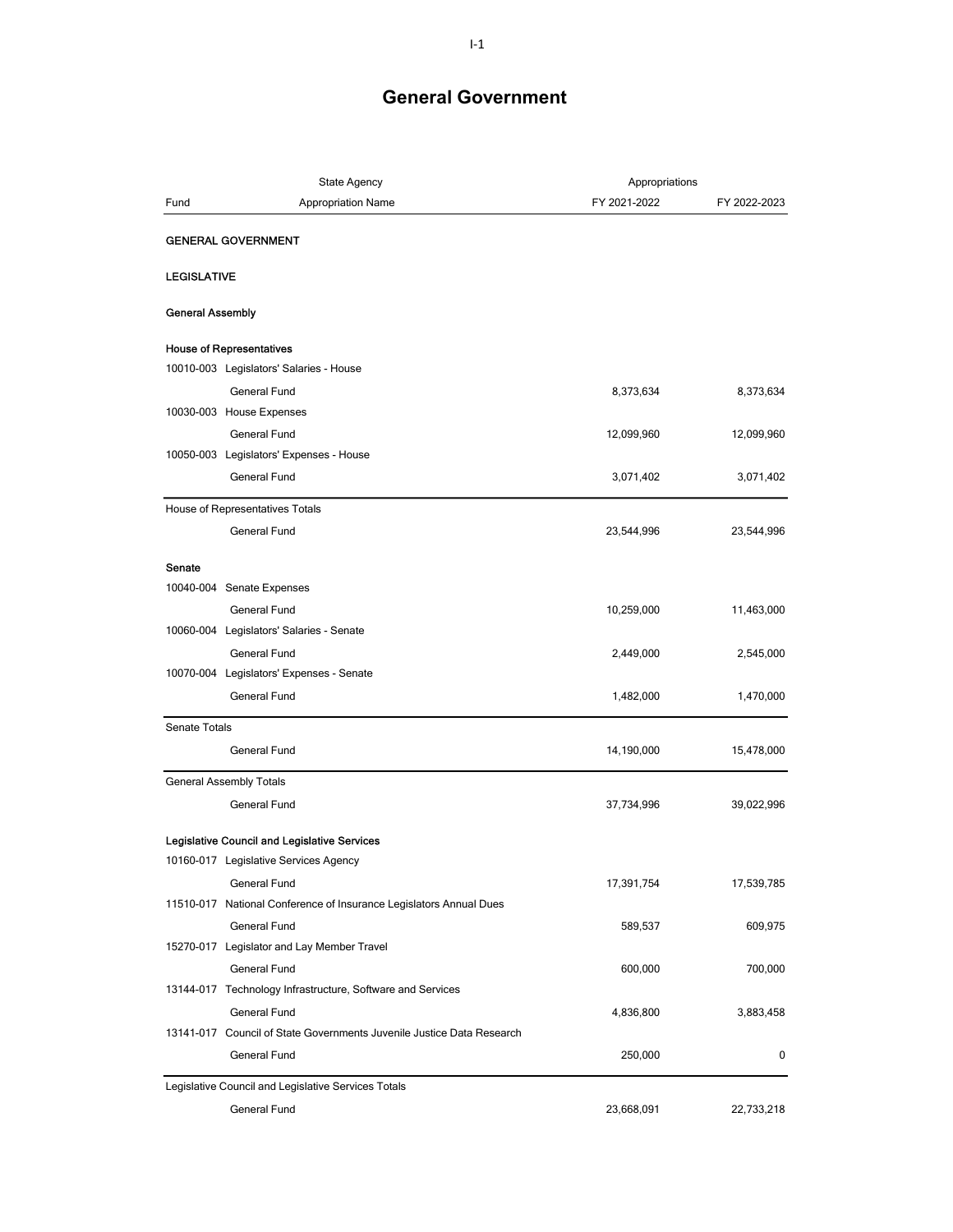|               | State Agency                                                 | Appropriations |              |
|---------------|--------------------------------------------------------------|----------------|--------------|
| Fund          | <b>Appropriation Name</b>                                    | FY 2021-2022   | FY 2022-2023 |
|               |                                                              |                |              |
|               | <b>Lobby Registration Commission</b>                         |                |              |
|               | 10140-015 Indiana Lobby Registration Commission              |                |              |
|               | General Fund                                                 | 362,273        | 399,238      |
|               | <b>Commission on Uniform State Laws</b>                      |                |              |
|               | 10180-019 Commission on Uniform State Laws                   |                |              |
|               |                                                              |                |              |
|               | General Fund                                                 | 97,811         | 87,428       |
|               | Indiana Public Retirement System                             |                |              |
|               | 16260-072 Legislators' Retirement Fund                       |                |              |
|               | General Fund                                                 | 182,512        | 182,512      |
|               | <b>LEGISLATIVE TOTALS</b>                                    |                |              |
|               | General Fund                                                 | 62,045,683     | 62,425,392   |
|               |                                                              |                |              |
| JUDICIAL      |                                                              |                |              |
| Supreme Court |                                                              |                |              |
|               | 10210-022 Supreme Court                                      |                |              |
|               | General Fund                                                 | 19,400,605     | 19,400,605   |
|               | 10250-022 Local Judges' Salaries                             |                |              |
|               | General Fund                                                 | 76,075,172     | 76,078,664   |
|               | 10280-022 County Prosecutors' Salaries                       |                |              |
|               | General Fund                                                 | 30,017,552     | 30,017,552   |
|               | 10340-022 Special Judges - County Courts                     |                |              |
|               | General Fund                                                 | 149,000        | 149,000      |
|               | 10760-022 Trial Court Operations                             |                |              |
|               | General Fund                                                 | 1,246,075      | 1,246,075    |
|               | 11350-022 Commission on Race and Gender Fairness             |                |              |
|               | <b>General Fund</b>                                          | 380,996        | 380,996      |
|               | 11670-022 Interstate Compact for Adult Offenders             |                |              |
|               | <b>General Fund</b>                                          | 236,180        | 236.180      |
|               | 13058-022 Adult Guardianship                                 |                |              |
|               | General Fund                                                 | 1,500,000      | 1,500,000    |
|               | 13059-022 Probation Officers Training                        |                |              |
|               | <b>General Fund</b>                                          | 750,000        | 750,000      |
|               | 13363-022 Supreme Court Title IV-D                           |                |              |
|               | General Fund                                                 | 1,950,000      | 1,950,000    |
|               | 14800-022 Indiana Conference for Legal Education Opportunity |                |              |
|               | General Fund                                                 | 778,750        | 778,750      |
|               | 14810-022 Civil Legal Aid                                    |                |              |
|               | <b>General Fund</b>                                          | 1,500,000      | 1,500,000    |
|               | 15157-022 Veterans Problem-Solving Court                     |                |              |
|               | General Fund                                                 | 1,000,000      | 1,000,000    |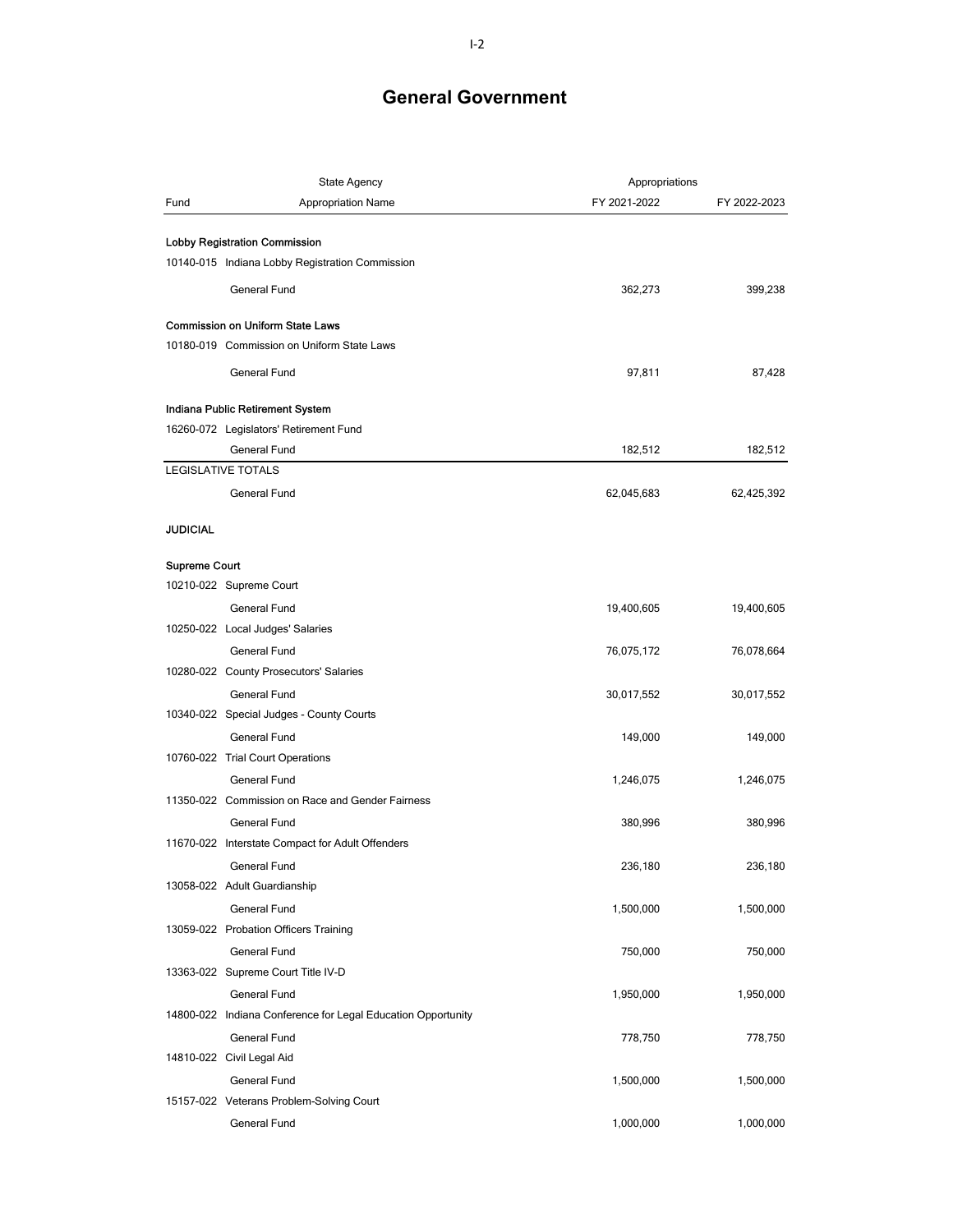|                             | <b>State Agency</b>                                  | Appropriations |              |
|-----------------------------|------------------------------------------------------|----------------|--------------|
| Fund                        | <b>Appropriation Name</b>                            | FY 2021-2022   | FY 2022-2023 |
|                             | 17150-022 Guardian ad Litem                          |                |              |
|                             | <b>General Fund</b>                                  | 6,337,810      | 6,337,810    |
|                             | TFI-1000-17150-Guardian Ad Litem                     | 677,324        | 677,324      |
|                             | Total                                                | 7,015,134      | 7,015,134    |
|                             | 17930-022 Drug and Alcohol Programs Fund             |                |              |
|                             | General Fund                                         | 100,000        | 100,000      |
|                             | TFI-1000-17930-Drug and Alcohol Programs Fund        | 1,234,350      | 1,234,350    |
|                             | Total                                                | 1,334,350      | 1,334,350    |
|                             | 44700-022 Disciplinary Commission                    |                |              |
|                             | <b>Dedicated Funds</b>                               | 2,560,592      | 2,560,592    |
|                             | 44730-022 Attorney Services                          |                |              |
|                             | <b>Dedicated Funds</b>                               | 30,000         | 30,000       |
|                             | 44830-022 ACE Admin and Cont Education               |                |              |
|                             | <b>Dedicated Funds</b>                               | 1,325,833      | 1,325,833    |
|                             | 46411-022 Supreme Court - Third Party Grant Fund     |                |              |
|                             | <b>Dedicated Funds</b>                               | 10,000         | 10,000       |
|                             | 47060-022 Judges' and Lawyers' Assistance Commission |                |              |
|                             | <b>Dedicated Funds</b>                               | 793,196        | 793,196      |
|                             | 47065-022 Title IV-D Reimbursement Fund              |                |              |
|                             | <b>Dedicated Funds</b>                               | 2,171,167      | 2,171,167    |
|                             | 48430-022 GAL/CASA Conference Account                |                |              |
|                             | <b>Dedicated Funds</b>                               | 57,000         | 57,000       |
|                             | 48460-022 Interpreter Training                       |                |              |
|                             | <b>Dedicated Funds</b>                               | 20,000         | 20,000       |
|                             | 48471-022 Mortgage Foreclosure Fund                  |                |              |
|                             | <b>Dedicated Funds</b>                               | 103,000        | 103,000      |
|                             | 56710-022 Indiana Court Technology                   |                |              |
|                             | Gen-1000-17015-Indiana Court Technology              | 3,000,000      | 3,000,000    |
|                             | <b>Dedicated Funds</b>                               | 14,588,380     | 14,588,380   |
|                             | Total                                                | 17,588,380     | 17,588,380   |
|                             | 60010-022 Judicial Readiness for Public Health       |                |              |
|                             | <b>Federal Funds</b>                                 | 10,000         | 10,000       |
|                             | 60020-022 Supreme Court - DHHS Fund                  |                |              |
|                             | <b>Federal Funds</b>                                 | 10,128,042     | 10,128,042   |
|                             | TFI-1000-10250-Judges County Courts                  | 98,950         | 98,950       |
|                             | TFI-1000-10280-COUNTY PROSECUTORS SALARIES           | 3,143,446      | 3,143,446    |
|                             | Total                                                | 13,370,438     | 13,370,438   |
|                             | 60030-022 Supreme Court - DOT Fund                   |                |              |
|                             | <b>Federal Funds</b>                                 | 5,000          | 5,000        |
| <b>Supreme Court Totals</b> |                                                      |                |              |
|                             | <b>General Fund</b>                                  | 144,422,140    | 144,425,632  |
|                             | <b>Dedicated Funds</b>                               | 21,659,168     | 21,659,168   |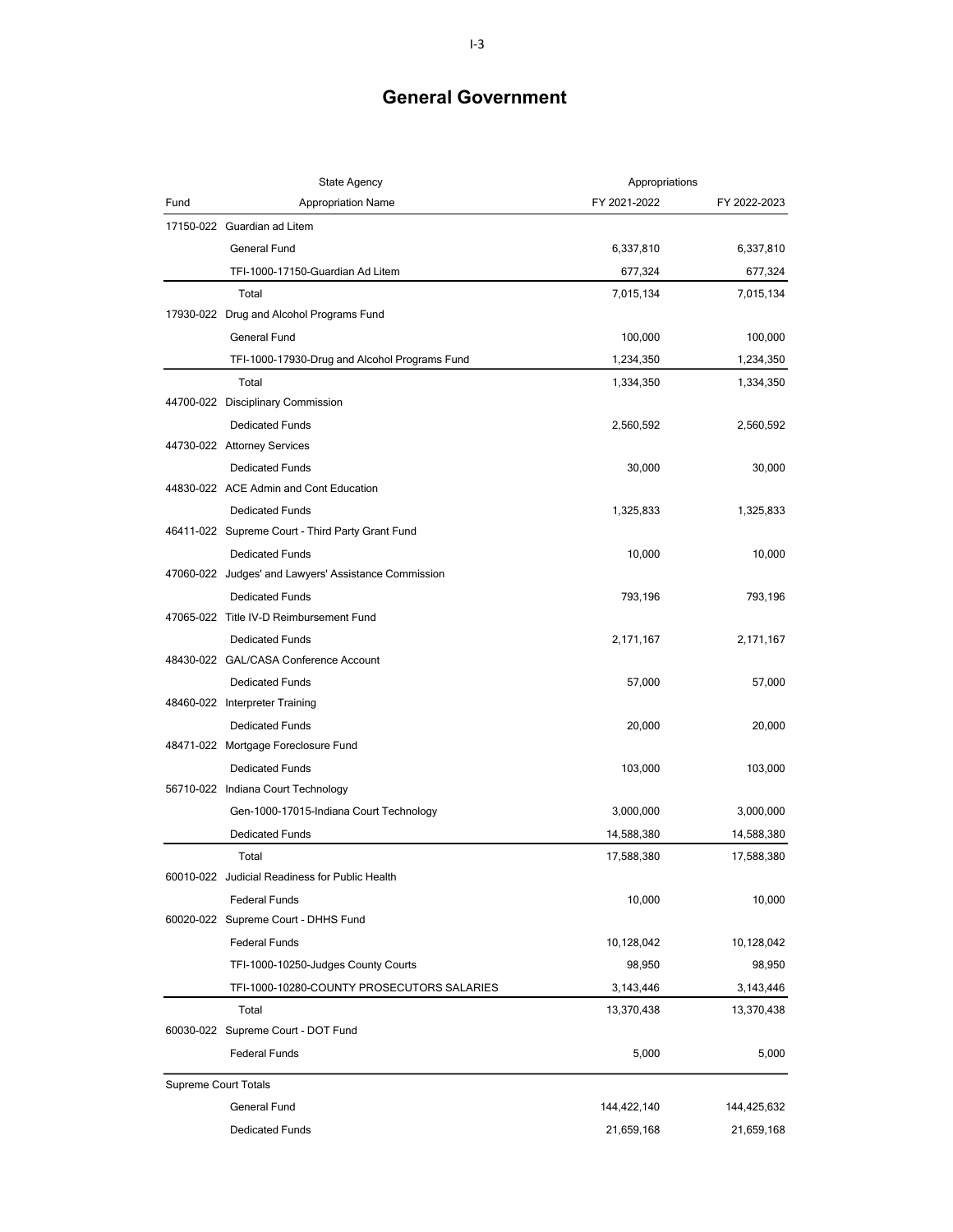|                         | State Agency                                           | Appropriations |              |
|-------------------------|--------------------------------------------------------|----------------|--------------|
| Fund                    | <b>Appropriation Name</b>                              | FY 2021-2022   | FY 2022-2023 |
|                         | <b>Federal Funds</b>                                   | 10,143,042     | 10,143,042   |
|                         | Total                                                  | 176,224,350    | 176,227,842  |
| <b>Court of Appeals</b> |                                                        |                |              |
|                         | 10220-023 Court of Appeals                             |                |              |
|                         | General Fund                                           | 12,734,076     | 12,734,076   |
| <b>Tax Court</b>        |                                                        |                |              |
|                         | 15330-028 Tax Court                                    |                |              |
|                         | General Fund                                           | 915,083        | 915,083      |
| <b>Public Defender</b>  |                                                        |                |              |
|                         | 13420-605 Public Defender                              |                |              |
|                         | <b>General Fund</b>                                    | 7,498,943      | 7,498,943    |
|                         | <b>Public Defender Council</b>                         |                |              |
|                         | 13145-610 At Risk Youth and Families                   |                |              |
|                         | General Fund                                           | 2,500,000      | 2,500,000    |
|                         | 16780-610 Public Defender Council                      |                |              |
|                         | General Fund                                           | 1,706,445      | 1,706,445    |
|                         | 45780-610 Training/Programs                            |                |              |
|                         | <b>Dedicated Funds</b>                                 | 6,921          | 6,921        |
|                         | 47070-610 Public Defender Council - Conference Account |                |              |
|                         | <b>Dedicated Funds</b>                                 | 145,481        | 145,481      |
|                         | 62430-610 Litigation Support                           |                |              |
|                         | <b>Federal Funds</b>                                   | 140,000        | 140,000      |
|                         | <b>Public Defender Council Totals</b>                  |                |              |
|                         | <b>General Fund</b>                                    | 4,206,445      | 4,206,445    |
|                         | <b>Dedicated Funds</b>                                 | 152,402        | 152,402      |
|                         | <b>Federal Funds</b>                                   | 140,000        | 140,000      |
|                         | Total                                                  | 4,498,847      | 4,498,847    |
|                         | <b>Public Defender Commission</b>                      |                |              |
|                         | 35520-025 Public Defender Commission                   |                |              |
|                         | Gen-1000-14840-Public Defender Commission              | 25,720,000     | 25,720,000   |
|                         | <b>Dedicated Funds</b>                                 | 7,400,000      | 7,400,000    |
|                         | Total                                                  | 33,120,000     | 33,120,000   |
|                         | <b>Prosecuting Attorneys' Council</b>                  |                |              |
|                         | 13148-039 High Tech Crimes Unit Program                |                |              |
|                         | General Fund                                           | 4,000,000      | 4,000,000    |
|                         | 16670-039 Prosecuting Attorneys' Council               |                |              |
|                         | General Fund                                           | 1,253,830      | 1,253,830    |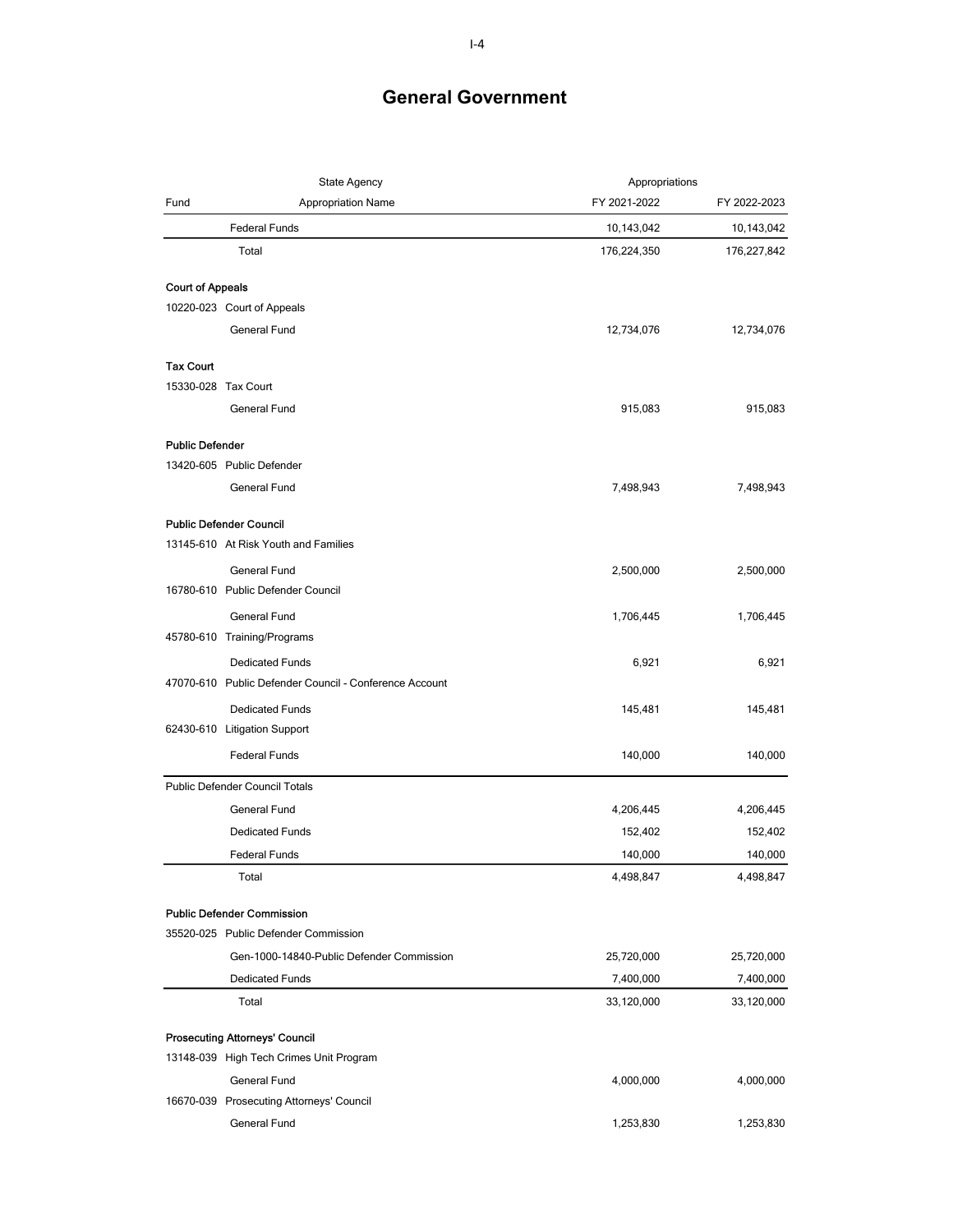|                        | State Agency                                        | Appropriations |              |
|------------------------|-----------------------------------------------------|----------------|--------------|
| Fund                   | <b>Appropriation Name</b>                           | FY 2021-2022   | FY 2022-2023 |
|                        | 33410-039 Drug Prosecution                          |                |              |
|                        | <b>Dedicated Funds</b>                              | 221,709        | 221,709      |
|                        | 47525-039 Title IV-D Reimbursement Fund             |                |              |
|                        | Gen-1000-13364-Prosecuting Attorneys Title IV-D     | 1,950,000      | 1,950,000    |
|                        | <b>Dedicated Funds</b>                              | 604,932        | 604,932      |
|                        | Total                                               | 2,554,932      | 2,554,932    |
|                        | 60241-039 Prosecuting Attorneys' Council - DOT Fund |                |              |
|                        | <b>Federal Funds</b>                                | 271,909        | 271,909      |
|                        | Prosecuting Attorneys' Council Totals               |                |              |
|                        | <b>General Fund</b>                                 | 7,203,830      | 7,203,830    |
|                        | <b>Dedicated Funds</b>                              | 826,641        | 826,641      |
|                        | <b>Federal Funds</b>                                | 271,909        | 271,909      |
|                        | Total                                               | 8,302,380      | 8,302,380    |
|                        | Indiana Public Retirement System                    |                |              |
|                        | 15410-072 Judges' Retirement Fund                   |                |              |
|                        | <b>General Fund</b>                                 | 10,410,696     | 10,893,703   |
|                        | <b>Dedicated Funds</b>                              | 10,800,000     | 11,000,000   |
|                        | Total                                               | 21,210,696     | 21,893,703   |
|                        | 16270-072 Prosecutors' Retirement Fund              |                |              |
|                        | <b>General Fund</b>                                 | 4,044,194      | 4,155,409    |
|                        | Indiana Public Retirement System Totals             |                |              |
|                        | General Fund                                        | 14,454,890     | 15,049,112   |
|                        | <b>Dedicated Funds</b>                              | 10,800,000     | 11,000,000   |
|                        | Total                                               | 25,254,890     | 26,049,112   |
| <b>JUDICIAL TOTALS</b> |                                                     |                |              |
|                        | <b>General Fund</b>                                 | 217, 155, 407  | 217,753,121  |
|                        | <b>Dedicated Funds</b>                              | 40,838,211     | 41,038,211   |
|                        | <b>Federal Funds</b>                                | 10,554,951     | 10,554,951   |
|                        | Total                                               | 268,548,569    | 269,346,283  |
| <b>EXECUTIVE</b>       |                                                     |                |              |
| Governor               |                                                     |                |              |
|                        | 10290-030 Governor's Office                         |                |              |
|                        | General Fund                                        | 1,964,359      | 1,964,359    |
|                        | 10300-030 Governor's Residence                      |                |              |
|                        | <b>General Fund</b>                                 | 100,413        | 100,413      |
|                        | 18212-030 Governor's Contingency Fund               |                |              |
|                        | General Fund                                        | 5,104          | 5,104        |
|                        | 10320-030 Washington Liaison Office                 |                |              |
|                        | General Fund                                        | 51,936         | 51,936       |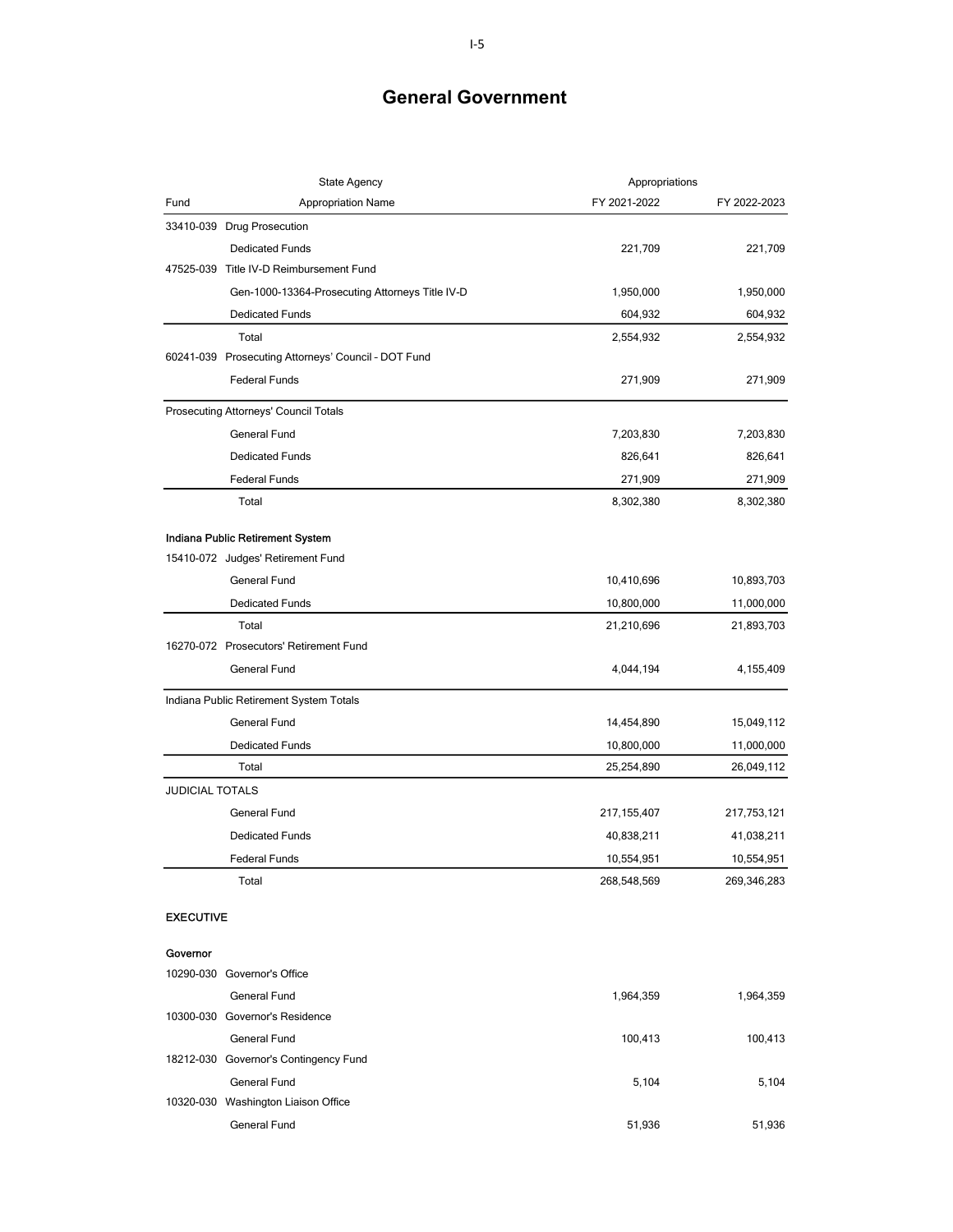|                            | <b>State Agency</b>                                              | Appropriations |              |
|----------------------------|------------------------------------------------------------------|----------------|--------------|
| Fund                       | <b>Appropriation Name</b>                                        | FY 2021-2022   | FY 2022-2023 |
|                            | 30415-030 Substance Abuse Prevention, Treatment, and Enforcement |                |              |
|                            | <b>Dedicated Funds</b>                                           | 5,000,000      | 5,000,000    |
| <b>Governor Totals</b>     |                                                                  |                |              |
|                            | <b>General Fund</b>                                              | 2,121,812      | 2,121,812    |
|                            | <b>Dedicated Funds</b>                                           | 5,000,000      | 5,000,000    |
|                            | Total                                                            | 7,121,812      | 7,121,812    |
| <b>Lieutenant Governor</b> |                                                                  |                |              |
|                            | 10360-038 Lieutenant Governor                                    |                |              |
|                            | General Fund                                                     | 4,823,513      | 4,823,513    |
|                            | 18216-038 Lieutenant Governor's Contingency Fund                 |                |              |
|                            | General Fund                                                     | 4,341          | 4,341        |
|                            | 84090-038 Broadband Grants                                       |                |              |
|                            | <b>Federal Funds</b>                                             | 250,000,000    | 0            |
|                            | Lieutenant Governor Totals                                       |                |              |
|                            | General Fund                                                     | 4,827,854      | 4,827,854    |
|                            | <b>Federal Funds</b>                                             | 250,000,000    | 0            |
|                            | Total                                                            | 254,827,854    | 4,827,854    |
| <b>Secretary of State</b>  |                                                                  |                |              |
|                            | 10380-040 Administration                                         |                |              |
|                            | General Fund                                                     | 5,407,544      | 5,407,544    |
|                            | 13250-040 Loan Broker Regulation                                 |                |              |
|                            | <b>Dedicated Funds</b>                                           | 258,071        | 258,071      |
|                            | 15167-040 Voter Education Outreach                               |                |              |
|                            | <b>General Fund</b>                                              | 0              | 575,000      |
|                            | 17170-040 Securities Division Enforcement Fund                   |                |              |
|                            | <b>Dedicated Funds</b>                                           | 1,542,686      | 1,542,686    |
|                            | 44252-040 Dealer Compliance Account                              |                |              |
|                            | <b>Dedicated Funds</b>                                           | 2,195,212      | 2,195,212    |
|                            | 44253-040 Securities Restitution                                 |                |              |
|                            | <b>Dedicated Funds</b>                                           | 164,153        | 164,153      |
|                            | 44255-040 Dealer Enforcement                                     |                |              |
|                            | <b>Dedicated Funds</b>                                           | 16,808         | 16,808       |
|                            | 46070-040 Electronic and Enhanced Access Fund                    |                |              |
|                            | <b>Dedicated Funds</b>                                           | 4,073,291      | 4,073,291    |
|                            | Secretary of State Totals                                        |                |              |
|                            | General Fund                                                     | 5,407,544      | 5,982,544    |
|                            | <b>Dedicated Funds</b>                                           | 8,250,221      | 8,250,221    |
|                            | Total                                                            | 13,657,765     | 14,232,765   |

Attorney General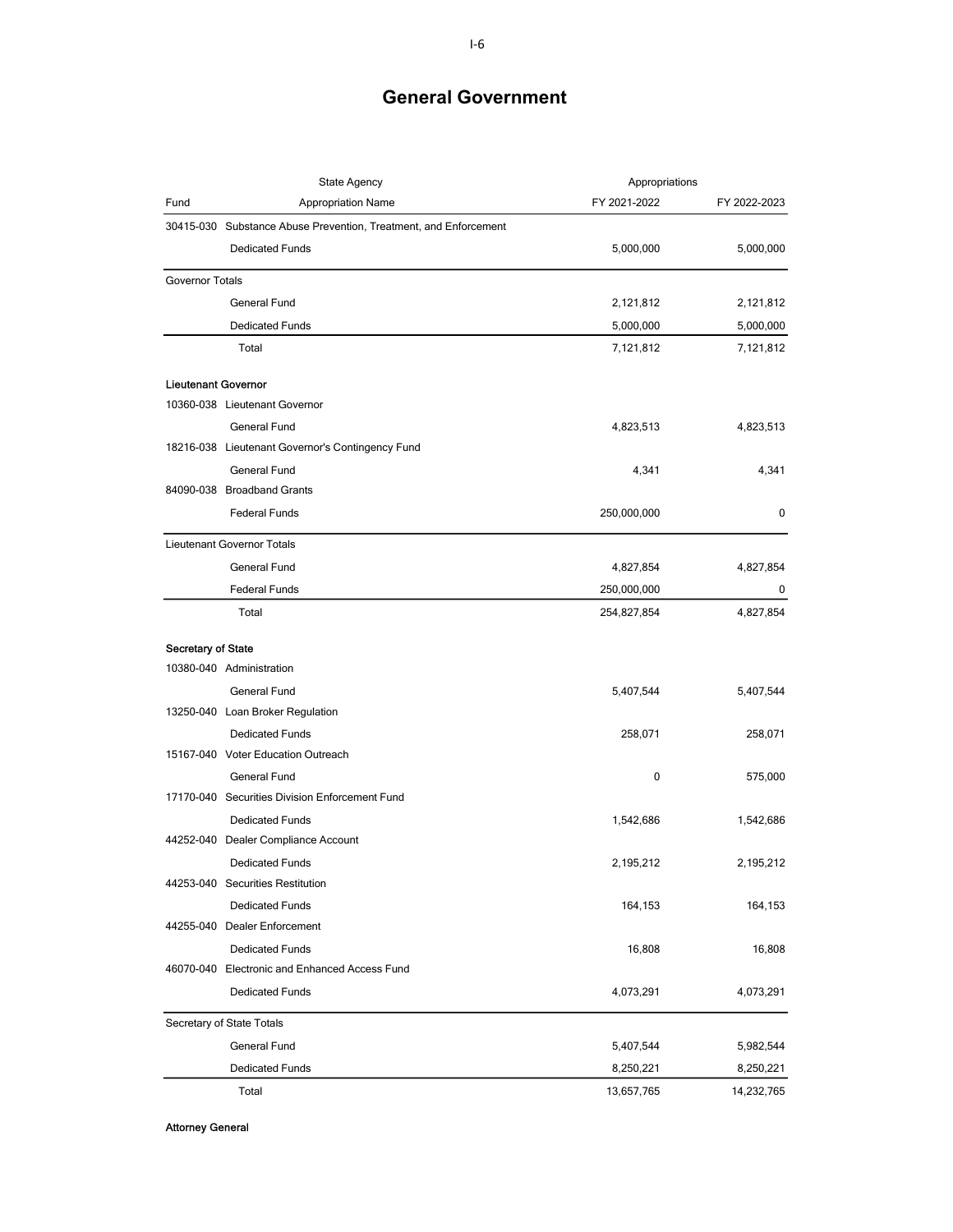| <b>State Agency</b>                                             | Appropriations |              |
|-----------------------------------------------------------------|----------------|--------------|
| Fund<br><b>Appropriation Name</b>                               | FY 2021-2022   | FY 2022-2023 |
| 10430-046 Attorney General                                      |                |              |
| General Fund                                                    | 20,132,051     | 20,132,051   |
| Ded-1000-17060-Homeowner Protection Unit                        | 473,186        | 473,186      |
| Ded-5780-57830-Agency Settlement Fund                           | 3,554,032      | 3,554,032    |
| Ded-6000-48370-Real Estate Appraiser Licensing                  | 50,000         | 50,000       |
| Ded-6330-30410-Tobacco Master Settlement Agreement Fund         | 818,916        | 818,916      |
| Ded-6420-74910-Abandoned Property Fund                          | 2,054,730      | 2,054,730    |
| Total                                                           | 27,082,915     | 27,082,915   |
| 12720-046 Attorney General's Office-Medicaid Fraud General Fund |                |              |
| <b>General Fund</b>                                             | 1,400,000      | 1,400,000    |
| 17060-046 Homeowner Protection Unit                             |                |              |
| <b>Dedicated Funds</b>                                          | 723,186        | 723,186      |
| 46750-046 Consumer Protection Judgement                         |                |              |
| <b>Dedicated Funds</b>                                          | 125,000        | 125,000      |
| 46755-046 Identity Theft Unit                                   |                |              |
| <b>Dedicated Funds</b>                                          | 200,000        | 200,000      |
| 48370-046 Real Estate Appraiser Investigative                   |                |              |
| <b>Dedicated Funds</b>                                          | 50,000         | 50,000       |
| 48390-046 Telephone Solicitation Fund                           |                |              |
| <b>Dedicated Funds</b>                                          | 90,000         | 90,000       |
| 48560-046 Non-Consumer Settlements                              |                |              |
| <b>Dedicated Funds</b>                                          | 646,076        | 646,076      |
| 60500-046 Attorney General's Office-Medicaid Fraud Unit         |                |              |
| <b>Federal Funds</b>                                            | 6,138,232      | 6,138,232    |
| TFI-1000-12720-MEDICAID FRAUD STATE MATCH                       | 1,400,000      | 1,400,000    |
| TFI-6000-48560-NON-CONSUMER SETTLEMENTS                         | 646,076        | 646,076      |
| Total                                                           | 8,184,308      | 8,184,308    |
| 74910-046 Unclaimed Property                                    |                |              |
| <b>Dedicated Funds</b>                                          | 7,883,908      | 7,883,908    |
| <b>Attorney General Totals</b>                                  |                |              |
| General Fund                                                    | 21,532,051     | 21,532,051   |
| <b>Dedicated Funds</b>                                          | 16,669,034     | 16,669,034   |
| <b>Federal Funds</b>                                            | 6,138,232      | 6,138,232    |
| Total                                                           | 44,339,317     | 44,339,317   |
| <b>EXECUTIVE TOTALS</b>                                         |                |              |
| General Fund                                                    | 33,889,261     | 34,464,261   |
| <b>Dedicated Funds</b>                                          | 29,919,255     | 29,919,255   |
| <b>Federal Funds</b>                                            | 256,138,232    | 6,138,232    |
| Total                                                           | 319,946,748    | 70,521,748   |

FINANCIAL MANAGEMENT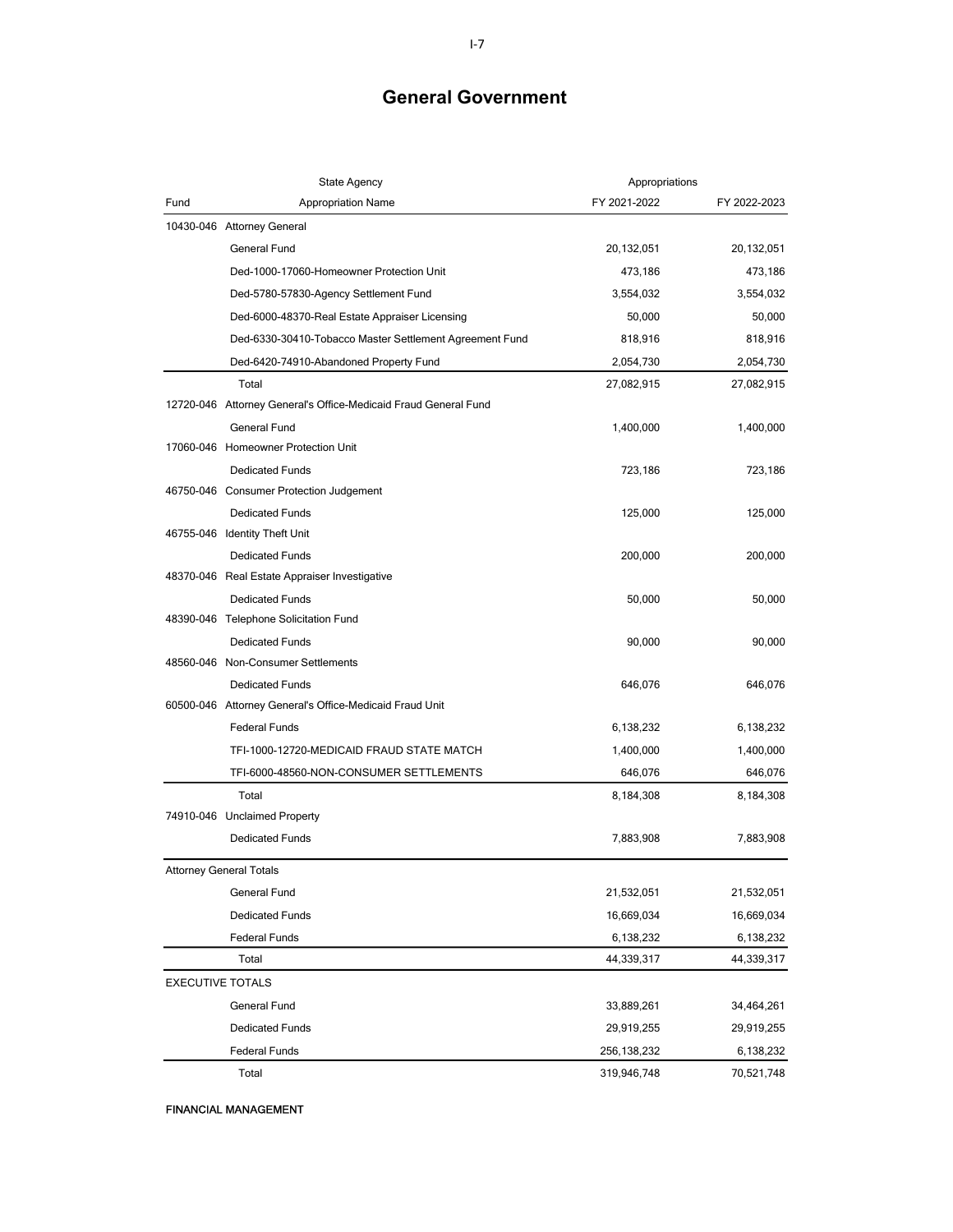|                                | <b>State Agency</b>                           | Appropriations |              |
|--------------------------------|-----------------------------------------------|----------------|--------------|
| Fund                           | <b>Appropriation Name</b>                     | FY 2021-2022   | FY 2022-2023 |
|                                |                                               |                |              |
| <b>Auditor of State</b>        | 10470-050 Auditor of State                    |                |              |
|                                |                                               |                |              |
|                                | General Fund                                  | 6,933,335      | 6,933,335    |
|                                | 10475-050 Pro Bono Legal Services Fees        |                |              |
|                                | <b>Dedicated Funds</b>                        | 350,000        | 350,000      |
| <b>Auditor of State Totals</b> |                                               |                |              |
|                                | General Fund                                  | 6,933,335      | 6,933,335    |
|                                | <b>Dedicated Funds</b>                        | 350,000        | 350,000      |
|                                | Total                                         | 7,283,335      | 7,283,335    |
|                                | <b>State Board of Accounts</b>                |                |              |
|                                | 10750-080 State Board of Accounts             |                |              |
|                                | General Fund                                  | 13,720,717     | 13,720,717   |
|                                | TEO-5660-56610-Examinations                   | 11,565,019     | 11,565,019   |
|                                | Total                                         | 25,285,736     | 25,285,736   |
|                                | 56610-080 Examinations                        |                |              |
|                                | <b>Dedicated Funds</b>                        | 15,292,119     | 15,292,119   |
|                                | <b>State Board of Accounts Totals</b>         |                |              |
|                                | General Fund                                  | 13,720,717     | 13,720,717   |
|                                | <b>Dedicated Funds</b>                        | 15,292,119     | 15,292,119   |
|                                | Total                                         | 29,012,836     | 29,012,836   |
|                                |                                               |                |              |
|                                | Office of Management and Budget               |                |              |
|                                | 11660-055 Office of Management and Budget     |                |              |
|                                | General Fund                                  | 497,515        | 497,515      |
|                                | Distressed Unit Appeals Board                 |                |              |
|                                | 15174-054 Distressed Unit Appeals Board       |                |              |
|                                | <b>General Fund</b>                           | 4,250,000      | 4,250,000    |
|                                | <b>State Budget Agency and Committee</b>      |                |              |
|                                | 10020-057 State Budget Committee              |                |              |
|                                | General Fund                                  | 86,312         | 86,312       |
|                                | 10520-057 State Budget Agency                 |                |              |
|                                | General Fund                                  | 3,845,898      | 3,845,898    |
|                                | 18203-057 Outside Acts                        |                |              |
|                                | <b>General Fund</b>                           | 1              | 1            |
|                                | 43955-057 Accounting Centralization           |                |              |
|                                | TFI-5160-43955-Accounting Centralization Fund | 411,218        | 411,218      |
|                                | 57810-057 State Agency Contingency Fund       |                |              |
|                                | Gen-1000-18215-State Agency Contingency Fund  | 2,800,000      | 47,800,000   |
|                                | <b>Dedicated Funds</b>                        | 10,000,000     | 10,000,000   |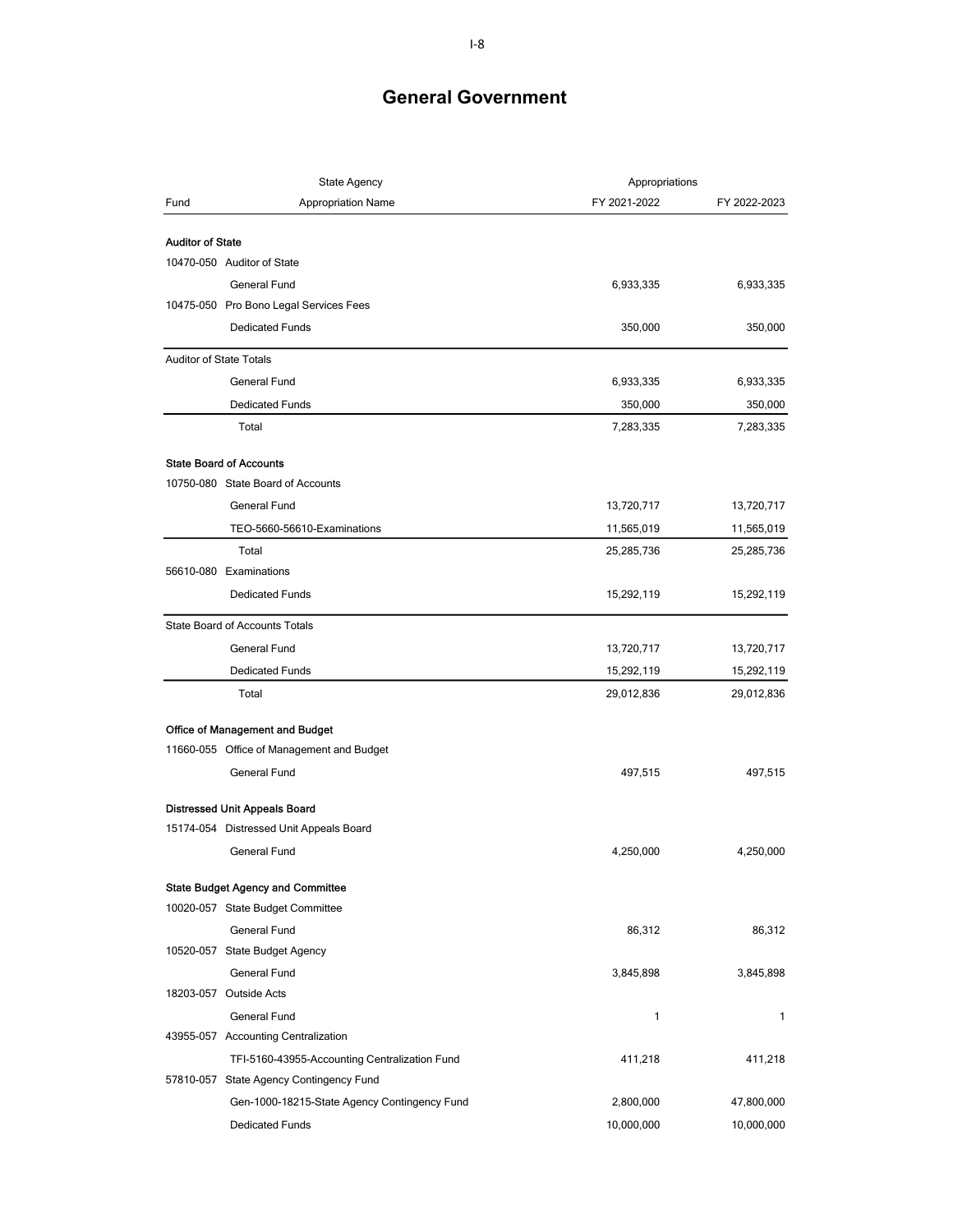| State Agency              |                                                                  | Appropriations |              |
|---------------------------|------------------------------------------------------------------|----------------|--------------|
| Fund                      | <b>Appropriation Name</b>                                        | FY 2021-2022   | FY 2022-2023 |
|                           | Total                                                            | 12,800,000     | 57,800,000   |
|                           | State Budget Agency and Committee Totals                         |                |              |
|                           | General Fund                                                     | 6,732,211      | 51,732,211   |
|                           | <b>Dedicated Funds</b>                                           | 10,000,000     | 10,000,000   |
|                           | Total                                                            | 16,732,211     | 61,732,211   |
| <b>Treasurer of State</b> |                                                                  |                |              |
|                           | 10450-048 Treasurer of State                                     |                |              |
|                           | <b>General Fund</b>                                              | 1,332,509      | 1,332,509    |
|                           | 13142-048 Indiana Education Scholarship Account Program          |                |              |
|                           | General Fund                                                     | 3,000,000      | 10,000,000   |
|                           | 17045-048 ABLE Authority (IC 12-11-14)                           |                |              |
|                           | General Fund                                                     | 285,500        | 294,000      |
|                           | 46805-048 Prepaid 911 Fee                                        |                |              |
|                           | <b>Dedicated Funds</b>                                           | 14,000,000     | 14,000,000   |
|                           | <b>Treasurer of State Totals</b>                                 |                |              |
|                           | General Fund                                                     | 4,618,009      | 11,626,509   |
|                           | <b>Dedicated Funds</b>                                           | 14,000,000     | 14,000,000   |
|                           | Total                                                            | 18,618,009     | 25,626,509   |
|                           | Indiana Public Retirement System                                 |                |              |
|                           | 17028-072 Public Safety Pension                                  |                |              |
|                           | General Fund                                                     | 155,000,000    | 152,500,000  |
|                           | <b>Dedicated Funds</b>                                           | 53,900,000     | 53,500,000   |
|                           | Total                                                            | 208,900,000    | 206,000,000  |
|                           | 74120-072 Indiana Public Retirement System - PERF Administration |                |              |
|                           | <b>Dedicated Funds</b>                                           | 44,700,000     | 44,700,000   |
|                           | 58610-072 Retiree Health Benefit Trust Fund                      |                |              |
|                           | <b>Dedicated Funds</b>                                           | 16,800,000     | 16,200,000   |
|                           | Indiana Public Retirement System Totals                          |                |              |
|                           | General Fund                                                     | 155,000,000    | 152,500,000  |
|                           | <b>Dedicated Funds</b>                                           | 115,400,000    | 114,400,000  |
|                           | Total                                                            | 270,400,000    | 266,900,000  |
|                           | FINANCIAL MANAGEMENT TOTALS                                      |                |              |
|                           | General Fund                                                     | 191,751,787    | 241,260,287  |
|                           | <b>Dedicated Funds</b>                                           | 155,042,119    | 154,042,119  |
|                           | Total                                                            | 346,793,906    | 395,302,406  |

### TAX ADMINISTRATION

#### Department of Revenue

10850-090 Collection and Administration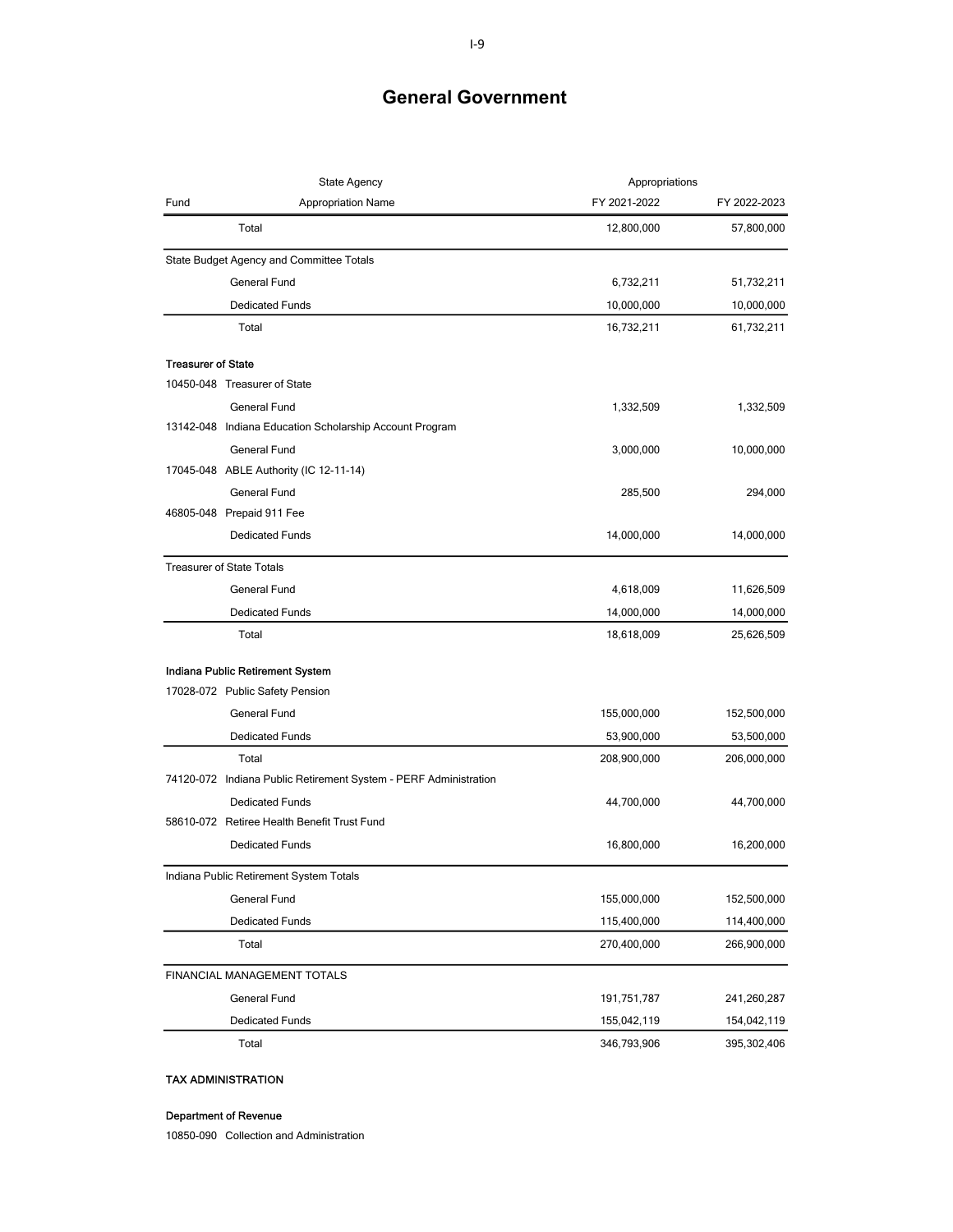|           | <b>State Agency</b>                                    | Appropriations |              |
|-----------|--------------------------------------------------------|----------------|--------------|
| Fund      | <b>Appropriation Name</b>                              | FY 2021-2022   | FY 2022-2023 |
|           | General Fund                                           | 63,000,000     | 67,000,000   |
|           | 10920-090 Outside Collections                          |                |              |
|           | <b>General Fund</b>                                    | 4,585,887      | 4,585,887    |
|           | 32810-090 Motor Carrier Regulation                     |                |              |
|           | <b>Dedicated Funds</b>                                 | 8,614,579      | 8,614,579    |
|           | Department of Revenue Totals                           |                |              |
|           | General Fund                                           | 67,585,887     | 71,585,887   |
|           | <b>Dedicated Funds</b>                                 | 8,614,579      | 8,614,579    |
|           | Total                                                  | 76,200,466     | 80,200,466   |
|           | Indiana Gaming Commission                              |                |              |
|           | 13161-190 Gaming Research Division                     |                |              |
|           | Gen-1000-17500-Gaming Research Operating               | 325,000        | 325,000      |
|           | 35410-190 Charity Gaming Enforcement Fund              |                |              |
|           | <b>Dedicated Funds</b>                                 | 4,845,525      | 4,845,525    |
|           | 36915-190 Gaming Agent Workers' Compensation           |                |              |
|           | <b>Dedicated Funds</b>                                 | 573,750        | 573,750      |
| 36920-190 | Gaming Commission - Administration                     |                |              |
|           | <b>Dedicated Funds</b>                                 | 2,310,874      | 2,310,874    |
|           | Ded-6000-46050-Gaming Investigations                   | 1,074,000      | 1,074,000    |
|           | TEO-3230-38630-Addiction Services Fund                 | 70,236         | 70,236       |
|           | Total                                                  | 3,455,110      | 3,455,110    |
|           | 36925-190 Problem Gambling Program                     |                |              |
|           | <b>Dedicated Funds</b>                                 | 250,000        | 250,000      |
|           | 36930-190 Fingerprint Fees                             |                |              |
|           | <b>Dedicated Funds</b>                                 | 175,000        | 175,000      |
|           | 37151-190 Sports Wagering Fund                         |                |              |
|           | <b>Dedicated Funds</b>                                 | 532,804        | 532,804      |
|           | 44312-190 Athletic Fund                                |                |              |
|           | Ded-2850-36920-State Gaming Fund                       | 92,371         | 92,371       |
|           | <b>Dedicated Funds</b>                                 | 6,000          | 6,000        |
|           | 45015-190 Gaming Forfeiture Fund                       |                |              |
|           | <b>Dedicated Funds</b>                                 | 4,630          | 4,630        |
|           | 45016-190 Federal Forfeiture - Gaming                  |                |              |
|           | <b>Dedicated Funds</b>                                 | 4,630          | 4,630        |
|           | 46050-190 Gaming Investigations                        |                |              |
|           | <b>Dedicated Funds</b>                                 | 66,458         | 66,458       |
|           | 46720-190 Gaming Enforcement Agent Costs               |                |              |
|           | <b>Dedicated Funds</b>                                 | 19,559,466     | 19,867,466   |
|           | 57200-190 Fantasy Sports Regulation and Administration |                |              |
|           | <b>Dedicated Funds</b>                                 | 25,500         | 25,500       |

Indiana Gaming Commission Totals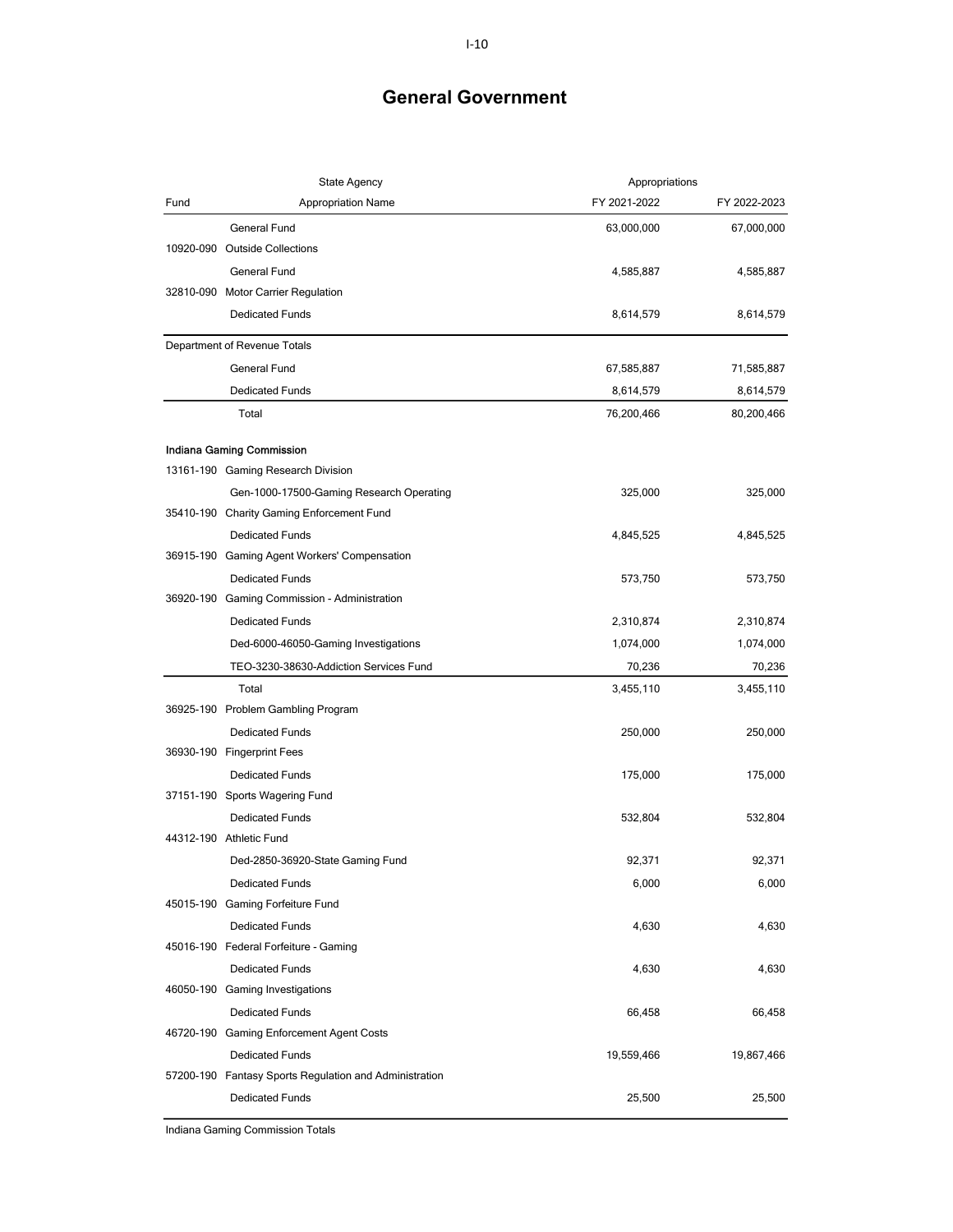|      | <b>State Agency</b>                                        | Appropriations |              |
|------|------------------------------------------------------------|----------------|--------------|
| Fund | Appropriation Name                                         | FY 2021-2022   | FY 2022-2023 |
|      | General Fund                                               | 325,000        | 325,000      |
|      | <b>Dedicated Funds</b>                                     | 29,521,008     | 29,829,008   |
|      | Total                                                      | 29,846,008     | 30,154,008   |
|      | Indiana Horse Racing Commission                            |                |              |
|      | 34310-265 Indiana Horse Racing Commission                  |                |              |
|      | <b>Dedicated Funds</b>                                     | 2,283,581      | 2,283,581    |
|      | TEO-2500-34310-Indiana Horse Racing Commission Operating I | 569,500        | 569,500      |
|      | TEO-2510-34320-Standardbred Breed Development Fund         | 112,931        | 112,931      |
|      | TEO-2520-34330-Thoroughbred Breed Development Fund         | 109,657        | 109,657      |
|      | TEO-2560-34340-Quarter Horse Breed Development Fund        | 14,732         | 14,732       |
|      | TEO-6040-49010-Standardbred Horse Fund                     | 23,129         | 23,129       |
|      | Total                                                      | 3,113,530      | 3,113,530    |
|      | 34320-265 Standardbred Breed Development                   |                |              |
|      | <b>Dedicated Funds</b>                                     | 10,377,092     | 10,377,092   |
|      | 34330-265 Thoroughbred Breed Development                   |                |              |
|      | <b>Dedicated Funds</b>                                     | 9,817,361      | 9,817,361    |
|      | 34340-265 Quarter Horse Breed Development                  |                |              |
|      | <b>Dedicated Funds</b>                                     | 1,048,801      | 1,048,801    |
|      | 43910-265 Gaming Integrity Fund                            |                |              |
|      | <b>Dedicated Funds</b>                                     | 850,000        | 850,000      |
|      | 49010-265 Standardbred Advisory Board                      |                |              |
|      | Ded-2500-34310-Indiana Horse Racing Commission Operating F | 193,500        | 193,500      |
|      | <b>Dedicated Funds</b>                                     | 210,717        | 210,717      |
|      | Indiana Horse Racing Commission Totals                     |                |              |
|      | <b>Dedicated Funds</b>                                     | 24,781,052     | 24,781,052   |
|      | <b>Local Government Finance</b>                            |                |              |
|      | Department of Local Government Finance                     |                |              |
|      | 11920-215 Department of Local Government Finance           |                |              |
|      | General Fund                                               | 3,696,201      | 3,696,201    |
|      | Ded-6000-48070-Assessment Training                         | 540,280        | 540,280      |
|      | Total                                                      | 4,236,481      | 4,236,481    |
|      | Indiana Board of Tax Review                                |                |              |
|      | 11360-217 Indiana Board of Tax Review                      |                |              |
|      | General Fund                                               | 1,366,968      | 1,366,968    |
|      | Ded-6000-48070-Assessment Training                         | 320,628        | 320,628      |
|      | Total                                                      | 1,687,596      | 1,687,596    |
|      | <b>Local Government Finance Totals</b>                     |                |              |
|      | General Fund                                               | 5,063,169      | 5,063,169    |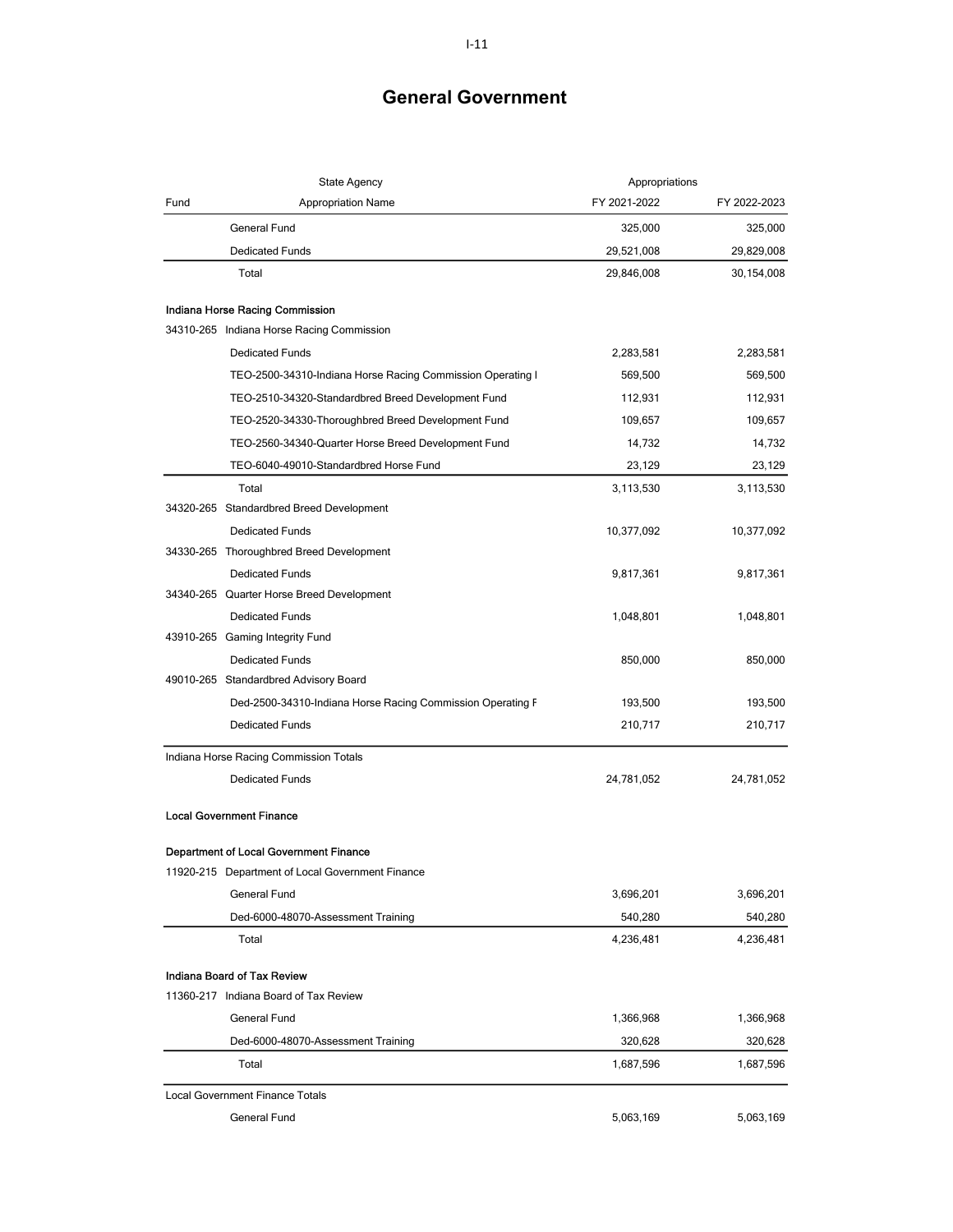|                       | State Agency<br>Appropriations                             |              |              |
|-----------------------|------------------------------------------------------------|--------------|--------------|
| Fund                  | <b>Appropriation Name</b>                                  | FY 2021-2022 | FY 2022-2023 |
|                       | <b>Dedicated Funds</b>                                     | 860,908      | 860,908      |
|                       | Total                                                      | 5,924,077    | 5,924,077    |
|                       | TAX ADMINISTRATION TOTALS                                  |              |              |
|                       | General Fund                                               | 72,974,056   | 76,974,056   |
|                       | <b>Dedicated Funds</b>                                     | 63,777,547   | 64,085,547   |
|                       | Total                                                      | 136,751,603  | 141,059,603  |
| <b>ADMINISTRATION</b> |                                                            |              |              |
|                       | <b>Department of Administration</b>                        |              |              |
|                       | 10560-061 Department of Administration                     |              |              |
|                       | General Fund                                               | 22,324,462   | 22,324,462   |
|                       | 17290-061 IDOA Parking Facilities                          |              |              |
|                       | <b>Dedicated Funds</b>                                     | 1,934,097    | 1,934,097    |
|                       | 17330-061 Paper Recycling                                  |              |              |
|                       | <b>Dedicated Funds</b>                                     | 406,105      | 406,105      |
|                       | 43410-061 Sale of State Property                           |              |              |
|                       | <b>Dedicated Funds</b>                                     | 111,081      | 111,081      |
|                       | 43610-061 Federal Surplus Property                         |              |              |
|                       | <b>Dedicated Funds</b>                                     | 147,034      | 147,034      |
|                       | 45680-061 Donations                                        |              |              |
|                       | <b>Dedicated Funds</b>                                     | 182,588      | 182,588      |
|                       | 45890-061 DOA Conferences                                  |              |              |
|                       | <b>Dedicated Funds</b>                                     | 6,500        | 6,500        |
|                       | 48280-061 Procurement Rebates                              |              |              |
|                       | <b>Dedicated Funds</b>                                     | 574,892      | 574,892      |
|                       | 71630-061 Motor Pool Rotary Fund                           |              |              |
|                       | Gen-1000-15175-Motor Pool Rotary Fund                      | 6,882,500    | 9,875,000    |
|                       | Ded-2500-34310-Indiana Horse Racing Commission Operating F | 28,000       | 0            |
|                       | Ded-2650-35410-Charity Gaming Enforcement Fund             | 21,942       | 21,942       |
|                       | Ded-3080-37720-Fire and Building Services Fund             | 320,053      | 320,053      |
|                       | Ded-4000-30516-State Highway Fund                          | 3,089,000    | 3,089,000    |
|                       | Ded-6000-46720-Gaming Enforcement Agents Costs             | 18,980       | 18,980       |
|                       | Fed-8020-61100-IURC DOT Fund                               | 25,500       | 25,500       |
|                       | Total                                                      | 10,385,975   | 13,350,475   |
|                       | Department of Administration Totals                        |              |              |
|                       | General Fund                                               | 29,206,962   | 32,199,462   |
|                       | <b>Dedicated Funds</b>                                     | 6,840,272    | 6,812,272    |
|                       | <b>Federal Funds</b>                                       | 25,500       | 25,500       |
|                       | Total                                                      | 36,072,734   | 39,037,234   |

ersonnel and the contract of the contract of the contract of the contract of the contract of the contract of the contract of the contract of the contract of the contract of the contract of the contract of the contract of t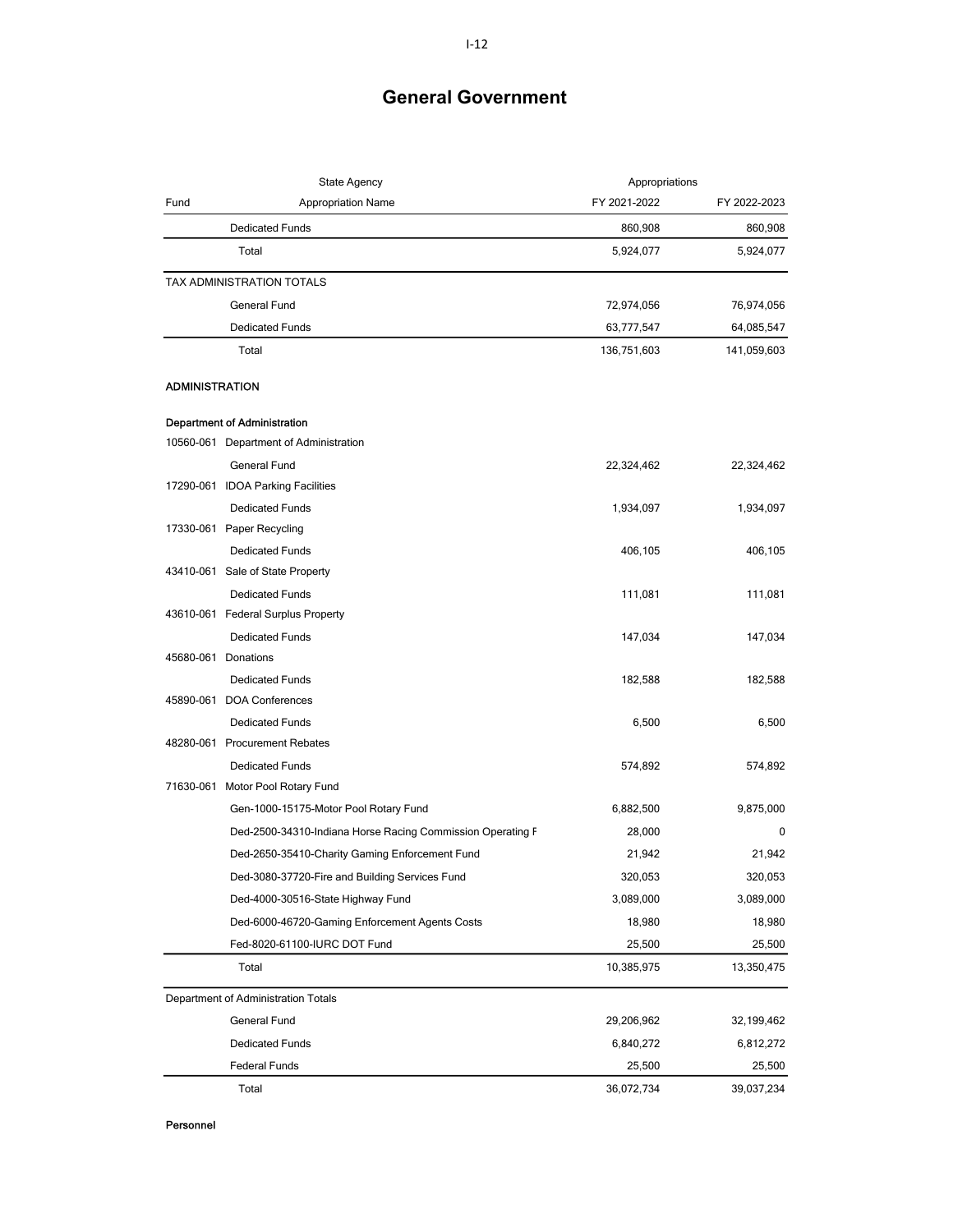|                         | <b>State Agency</b>                                                       | Appropriations |              |
|-------------------------|---------------------------------------------------------------------------|----------------|--------------|
| Fund                    | <b>Appropriation Name</b>                                                 | FY 2021-2022   | FY 2022-2023 |
|                         |                                                                           |                |              |
|                         | <b>State Personnel Department</b><br>10650-070 State Personnel Department |                |              |
|                         | General Fund                                                              | 3,015,987      | 3,015,987    |
|                         | 12001-077 Office of Administrative Law Proceedings                        |                |              |
|                         | <b>General Fund</b>                                                       | 1,500,000      | 1,500,000    |
|                         | TEO-1000-12736-Case Mgmt Services Approp.                                 | 445,200        | 445,200      |
|                         | TEO-1000-13260-FSSA-CENTRAL OFFICE                                        | 2,618,271      |              |
|                         |                                                                           |                | 2,618,271    |
|                         | Total<br>13361-070 Governor's Fellowship Program                          | 4,563,471      | 4,563,471    |
|                         | <b>General Fund</b>                                                       |                |              |
|                         | 58510-070 SPD Human Resources Services                                    | 280,779        | 280,779      |
|                         | TFI-3590-40910-Bureau of Motor Vehicles Commission Fund                   |                |              |
|                         |                                                                           | 147,438        | 147,438      |
|                         | TFI-5220-71675-Administration Services Revolving Fund                     | 168,370        | 168,370      |
|                         | TFI-6940-58510-State Personnel Department Utility Fund                    | 11,381,380     | 11,381,380   |
|                         | TFI-8093-62300-Department of Health and Human Services                    | 139,487        | 139,487      |
|                         | 58520-070 SPD Benefits                                                    |                |              |
|                         | TFI-7020-58520-Fringe Benefits Transfer Fund                              | 1,773,260      | 1,773,260    |
|                         | <b>State Personnel Department Totals</b>                                  |                |              |
|                         | <b>General Fund</b>                                                       | 4,796,766      | 4,796,766    |
|                         |                                                                           |                |              |
|                         | <b>State Employees' Appeals Commission</b>                                |                |              |
|                         | 10690-074 State Employees' Appeals Commission                             |                |              |
|                         | <b>General Fund</b>                                                       | 136,337        | 136,337      |
| <b>Personnel Totals</b> |                                                                           |                |              |
|                         | <b>General Fund</b>                                                       | 4,933,103      | 4,933,103    |
|                         | Indiana Office of Technology                                              |                |              |
|                         | 46040-067 Pay Phone Fund                                                  |                |              |
|                         | Ded-6000-43912-Correctional Facilities Calling System                     | 1,175,918      | 1,175,918    |
|                         | 71660-067 Office of Technology                                            |                |              |
|                         | TFI-5220-71660-Administration Services Revolving Fund                     | 165,105,662    | 165,105,662  |
|                         | 71675-067 Government Management Information Systems                       |                |              |
|                         | TFI-5220-71675-Administration Services Revolving Fund                     | 20,800,934     | 20,800,934   |
|                         | Indiana Office of Technology Totals                                       |                |              |
|                         | <b>Dedicated Funds</b>                                                    | 1,175,918      | 1,175,918    |
|                         | Indiana Archives and Records Administration                               |                |              |
|                         | 10580-062 Archives and Records Administration Fund                        |                |              |
|                         | <b>General Fund</b>                                                       | 2,033,480      | 2,033,480    |
|                         | 17880-062 Micrographics Fund                                              |                |              |
|                         | <b>Dedicated Funds</b>                                                    | 248,129        | 248,129      |
|                         |                                                                           |                |              |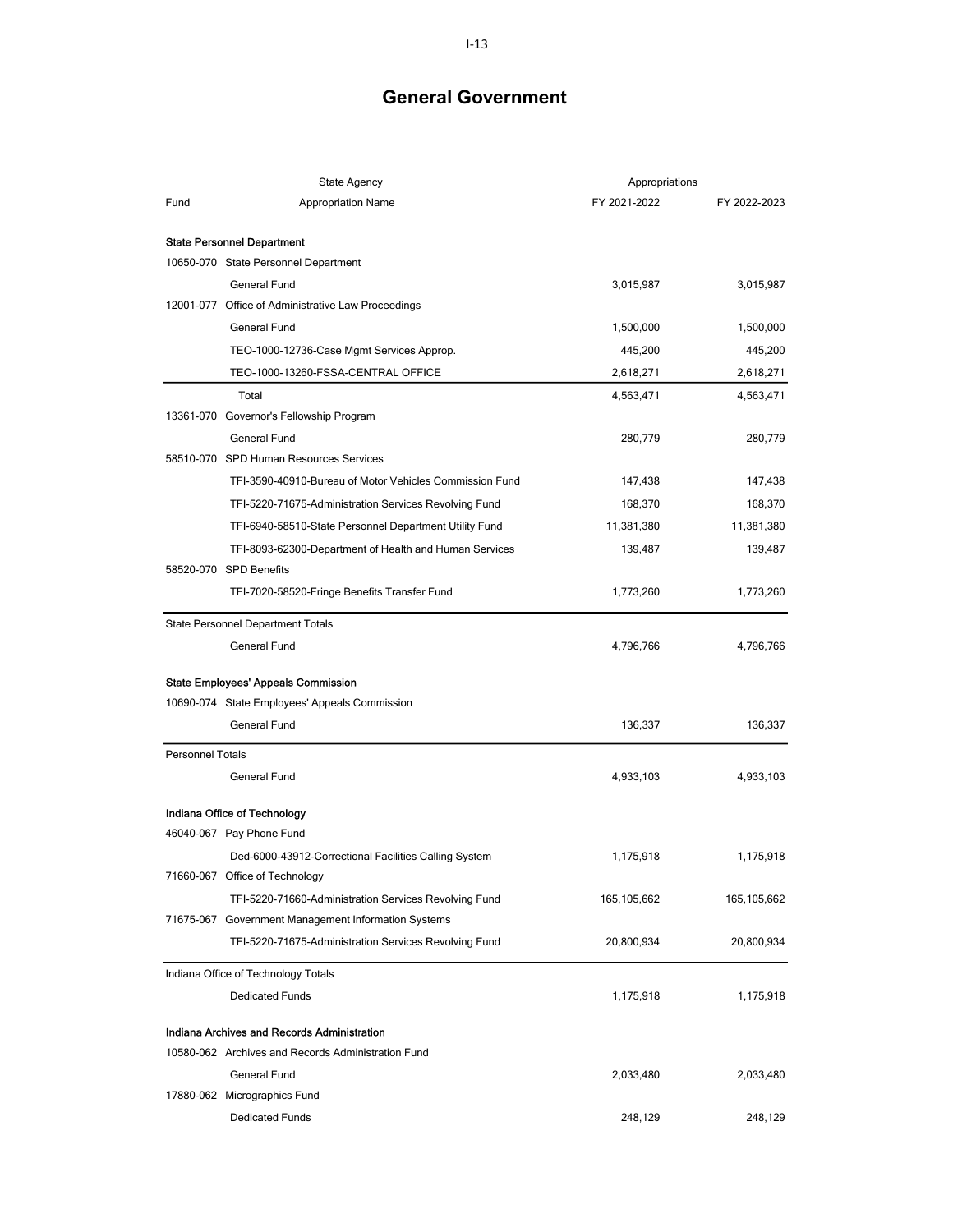|              | State Agency                                                                  | Appropriations |              |
|--------------|-------------------------------------------------------------------------------|----------------|--------------|
| Fund         | <b>Appropriation Name</b>                                                     | FY 2021-2022   | FY 2022-2023 |
|              | 43970-062 Records Inventory                                                   |                |              |
|              | <b>Dedicated Funds</b>                                                        | 6,785          | 6,785        |
|              | Indiana Archives and Records Administration Totals                            |                |              |
|              | <b>General Fund</b>                                                           | 2,033,480      | 2,033,480    |
|              | <b>Dedicated Funds</b>                                                        | 254,914        | 254,914      |
|              | Total                                                                         | 2,288,394      | 2,288,394    |
|              | <b>Public Access Counselor</b>                                                |                |              |
|              | 11180-064 Office of the Public Access Counselor                               |                |              |
|              | <b>General Fund</b>                                                           | 300,176        | 300,176      |
|              | <b>Management and Performance Hub</b>                                         |                |              |
|              | 17055-060 Management and Performance Hub                                      |                |              |
|              | General Fund                                                                  | 7,375,352      | 7,375,352    |
|              | ADMINISTRATION TOTALS                                                         |                |              |
|              | <b>General Fund</b>                                                           | 43,849,073     | 46,841,573   |
|              | <b>Dedicated Funds</b>                                                        | 8,271,104      | 8,243,104    |
|              | <b>Federal Funds</b>                                                          | 25,500         | 25,500       |
|              | Total                                                                         | 52,145,677     | 55,110,177   |
| <b>OTHER</b> |                                                                               |                |              |
|              | Secretary of State - Election Division                                        |                |              |
|              | 10590-063 Election Division                                                   |                |              |
|              | General Fund                                                                  | 1,261,745      | 1,261,745    |
|              | 13072-063 Voter Registration System                                           |                |              |
|              | <b>General Fund</b>                                                           | 3,211,759      | 3,211,759    |
|              | 14550-063 Voter List Maintenance                                              |                |              |
|              | <b>General Fund</b>                                                           | 883,087        | 883,087      |
|              | 16990-063 Voting System Technical Oversight Program                           |                |              |
|              | General Fund                                                                  | 595,000        | 595,000      |
|              | 44790-063 Instructional Conferences                                           |                |              |
|              | <b>Dedicated Funds</b>                                                        | 69,745         | 69,745       |
|              | 45440-063 Campaign Finance Enforcement                                        |                |              |
|              | <b>Dedicated Funds</b>                                                        | 4,234          | 4,234        |
|              | 60300-063 Election Technology and Administration Requirements (HAVA Title II) |                |              |
|              | <b>Federal Funds</b>                                                          | 6,475          | 6,475        |
|              | Secretary of State - Election Division Totals                                 |                |              |
|              | General Fund                                                                  | 5,951,591      | 5,951,591    |
|              | <b>Dedicated Funds</b>                                                        | 73,979         | 73,979       |
|              | <b>Federal Funds</b>                                                          | 6,475          | 6,475        |
|              | Total                                                                         | 6,032,045      | 6,032,045    |